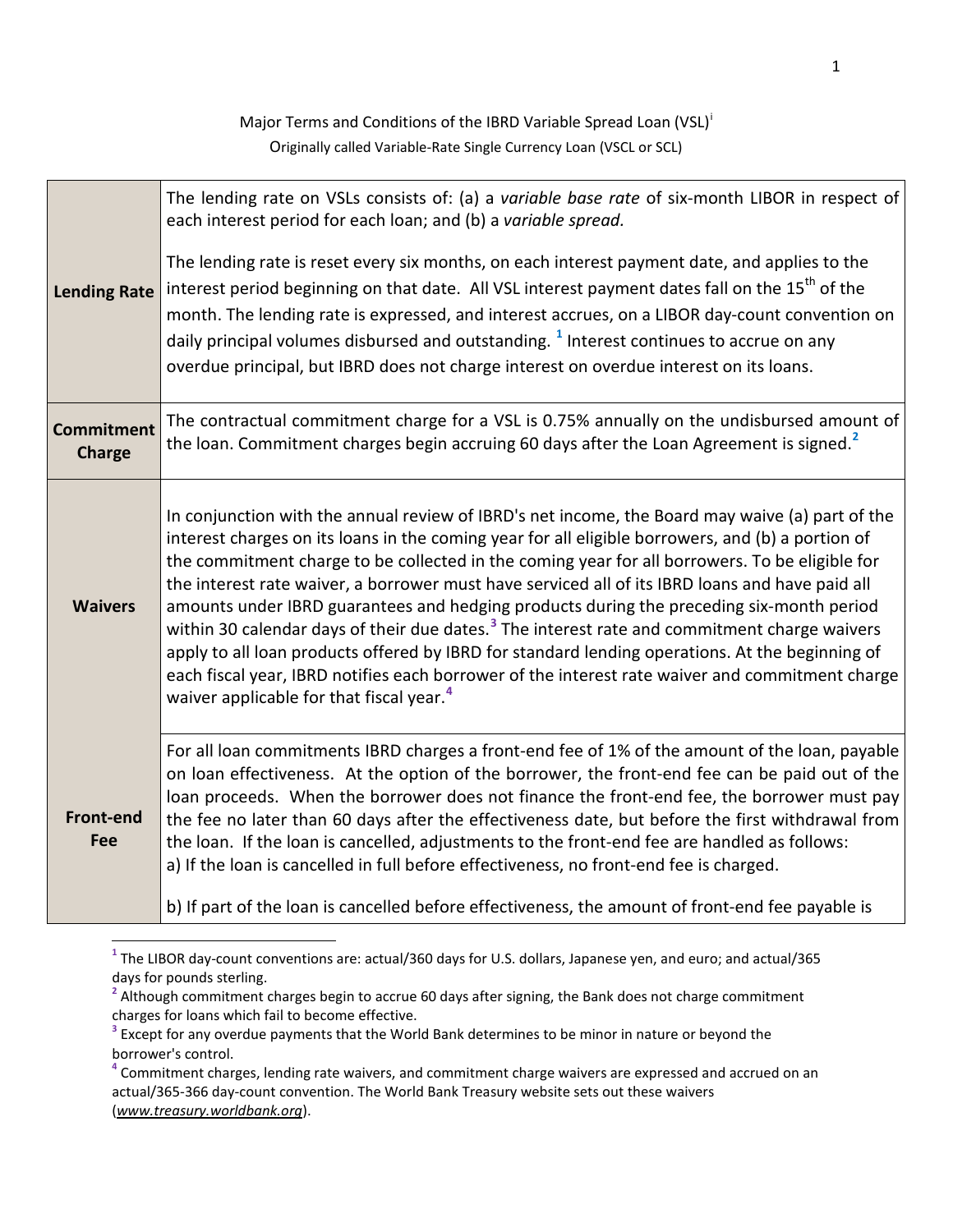|                                  | reduced on a pro rata basis and the adjusted front-end fee is payable to the Bank upon<br>effectiveness.                                                                                                                                                                                                                                                                                                                                                                                                                                                                                                                                                                                                                               |                         |                                                                                       |                          |  |
|----------------------------------|----------------------------------------------------------------------------------------------------------------------------------------------------------------------------------------------------------------------------------------------------------------------------------------------------------------------------------------------------------------------------------------------------------------------------------------------------------------------------------------------------------------------------------------------------------------------------------------------------------------------------------------------------------------------------------------------------------------------------------------|-------------------------|---------------------------------------------------------------------------------------|--------------------------|--|
|                                  | c) If the loan is partially or fully cancelled on or after effectiveness, no adjustment to the front-<br>end fee is made. This applies equally to loans disbursed in tranches: if a tranche is cancelled<br>after effectiveness, no portion of the front-end fee is refunded to the borrower.                                                                                                                                                                                                                                                                                                                                                                                                                                          |                         |                                                                                       |                          |  |
| Loan<br><b>Currencies</b>        | VSLs are committed and repayable in the currency or currencies of the loan selected by the<br>borrower. IBRD offers VSLs in euro, Japanese yen, U.S. dollars, and other currencies that it can<br>efficiently intermediate.                                                                                                                                                                                                                                                                                                                                                                                                                                                                                                            |                         |                                                                                       |                          |  |
|                                  | The amortization, grace period, and final maturity of the loan are set at the time of IBRD<br>approval of the loan. Grace periods and final maturities are expressed in periods of six or 12<br>months, with the first and final principal repayment dates identified as follows:<br>(a) The first principal repayment date generally occurs six months after the expiration of<br>the grace period. <sup>5</sup><br>(b) The final principal repayment date is calculated as the first interest payment date plus<br>the number of years to final maturity, less six months.<br>The final maturity and grace period limits are based on specific income categories. For each<br>category, the standard repayment terms are as follows: |                         |                                                                                       |                          |  |
| <b>Maturity</b><br><b>Limits</b> | <b>Country Income</b><br>Category                                                                                                                                                                                                                                                                                                                                                                                                                                                                                                                                                                                                                                                                                                      | Grace period (years)    | <b>Final maturity (years)</b>                                                         | <b>Repayment Pattern</b> |  |
|                                  | 181                                                                                                                                                                                                                                                                                                                                                                                                                                                                                                                                                                                                                                                                                                                                    | 5                       | 20                                                                                    | Annuity                  |  |
|                                  | III                                                                                                                                                                                                                                                                                                                                                                                                                                                                                                                                                                                                                                                                                                                                    | $\overline{4}$          | 17                                                                                    | Annuity                  |  |
|                                  |                                                                                                                                                                                                                                                                                                                                                                                                                                                                                                                                                                                                                                                                                                                                        | 5                       | 17                                                                                    | Level                    |  |
|                                  | IV&V                                                                                                                                                                                                                                                                                                                                                                                                                                                                                                                                                                                                                                                                                                                                   | $\overline{\mathbf{3}}$ | 15                                                                                    | Annuity                  |  |
|                                  |                                                                                                                                                                                                                                                                                                                                                                                                                                                                                                                                                                                                                                                                                                                                        | 5                       | 15                                                                                    | Level                    |  |
|                                  | Flexibility in Setting Terms. If justified by the Region on the grounds of project or country needs,<br>the standard terms may be modified as follows:<br>(a)<br>maturity of the loan is shortened from the standard terms to compensate for any such                                                                                                                                                                                                                                                                                                                                                                                                                                                                                  |                         | For countries in all income categories, the grace period may be extended if the final |                          |  |

<span id="page-1-0"></span>**<sup>5</sup>** The first principal repayment date is the semiannual interest payment date agreed upon by IBRD and the borrower at negotiations, such that the interval from the expected date of Board approval of the loan to the first principal repayment date is three to nine months longer than the grace period. If the actual loan approval date is significantly earlier or later than the date expected at negotiations, the grace period provided may no longer be in accordance with these terms. In that case, the first and final principal repayment dates are be changed to comply with these terms.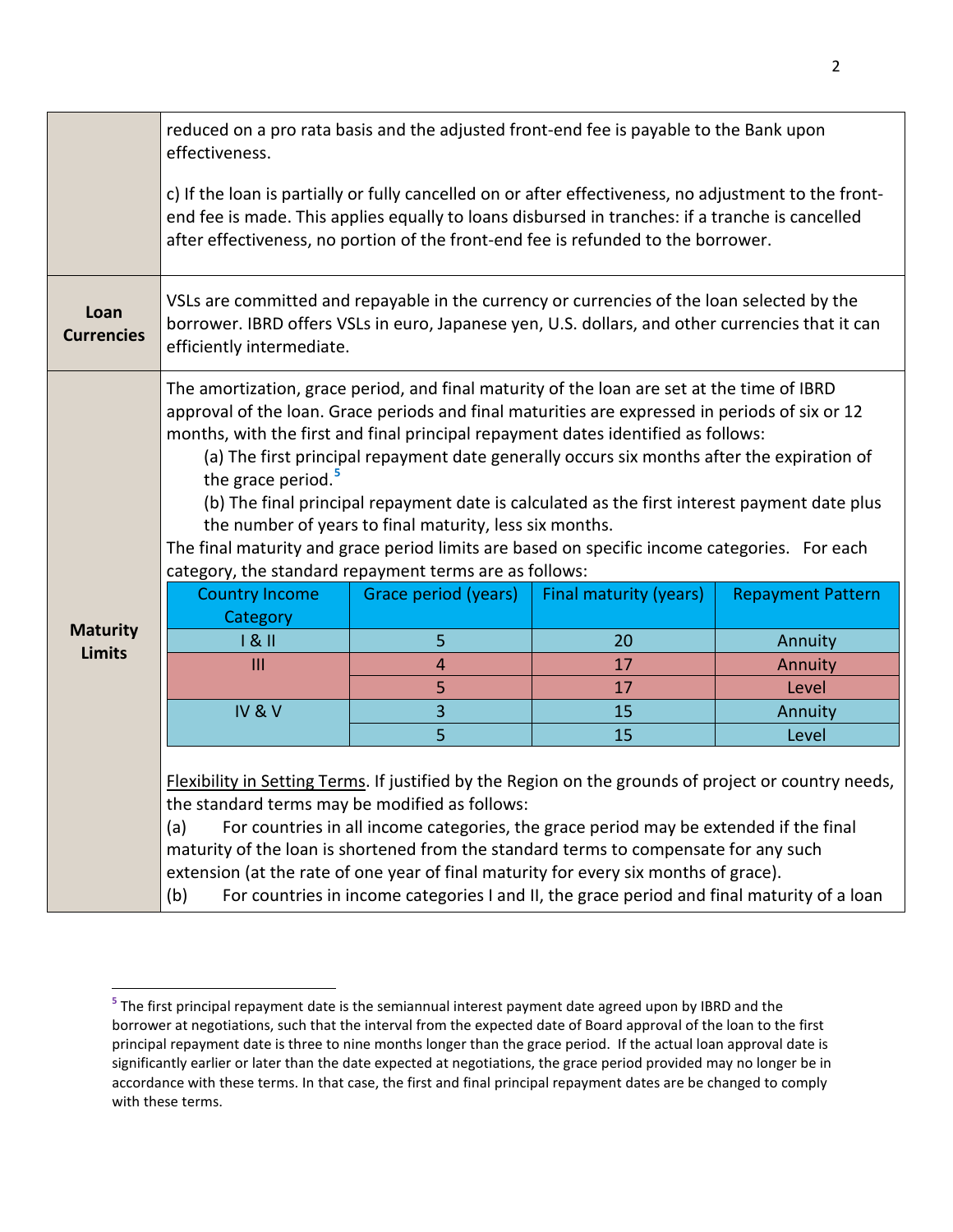|                                              | may be modified as long as the loan's average life <sup>6</sup> remains within the standard set for<br>borrowers in that category.<br>For countries in all income categories, the grace periods and final maturities on<br>(c)<br>particular loans may be extended, provided that compensating reductions are made in the grace<br>periods and final maturities of other loans made to or guaranteed by the country in the same<br>fiscal year. The weighted average grace period and final maturity for all loans committed to a<br>country in the same fiscal year must remain within the country limit.                                            |
|----------------------------------------------|-------------------------------------------------------------------------------------------------------------------------------------------------------------------------------------------------------------------------------------------------------------------------------------------------------------------------------------------------------------------------------------------------------------------------------------------------------------------------------------------------------------------------------------------------------------------------------------------------------------------------------------------------------|
| <b>Amendment of</b><br><b>Approved Terms</b> | Borrowers must choose the repayment terms before IBRD approval; repayment terms cannot<br>be changed once IBRD has approved the loan. Also, IBRD normally does not reschedule interest<br>or principal payments on its loans or participate in debt rescheduling agreements with respect<br>to its loans. However, IBRD may amend existing repayment terms under extraordinary country<br>or project circumstances or when the principal disbursed and outstanding is less than the<br>scheduled principal repayment.                                                                                                                                 |
| <b>Payment Dates</b>                         | Debt service payment dates will be on the 15th day of a month and semi-annually thereafter, as<br>decided by the borrower during loan negotiation.                                                                                                                                                                                                                                                                                                                                                                                                                                                                                                    |
| Prepayment                                   | VSLs may be prepaid in full or in part. IBRD charges a prepayment premium. It is based on<br>IBRD's redeployment cost of the prepaid funds and is derived from the difference between the<br>contractual lending spread of the prepaid loan and the contractual lending spread in effect for<br>VSLs in the currency of the prepaid loan at the date of prepayment. <sup>7</sup> The net present value of<br>the cash flows is computed by taking into account current market rates and the total spread in<br>effect for VSLs at the date of prepayment. Prepaid amounts are applied first to the latest<br>maturities due on the loan. <sup>8</sup> |

<span id="page-2-0"></span>**<sup>6</sup>** Average loan life is a measure of the period during which the borrower has use of the loan proceeds, and is calculated as the sum of the annual loan balances divided by the face value of the loan.

<span id="page-2-1"></span><sup>&</sup>lt;sup>7</sup> Article III, Section 3.04 (c) of the General Conditions applicable to VSLs provides that the premium payable on prepayment of any maturity shall be an amount reasonably determined by the Bank to represent any cost to the Bank of redeploying the amount to be prepaid from the date of prepayment to the maturity date. Although the spread on the VSL includes a variable margin that is adjusted every six months on the basis of the weighted average cost margin of the debt allocated to VSLs, under current practices, the calculation of the redeployment cost derived from the difference in the variable margins would result in a de minimis amount being payable to the Bank (being the difference in spreads for the period from the date of prepayment until the next following interest payment date). As this amount is not likely to be significant, under current practices, the difference in the VSL's variable margin is not included in the calculation of the prepayment premium.

<span id="page-2-2"></span>**<sup>8</sup>** If a borrower fully prepays a VSL with an undisbursed balance remaining, amortization payments will be due immediately after the grace period on any future disbursements. Thus the borrower may prefer to cancel any undisbursed balance on a loan for which the disbursed balance would be prepaid in full.